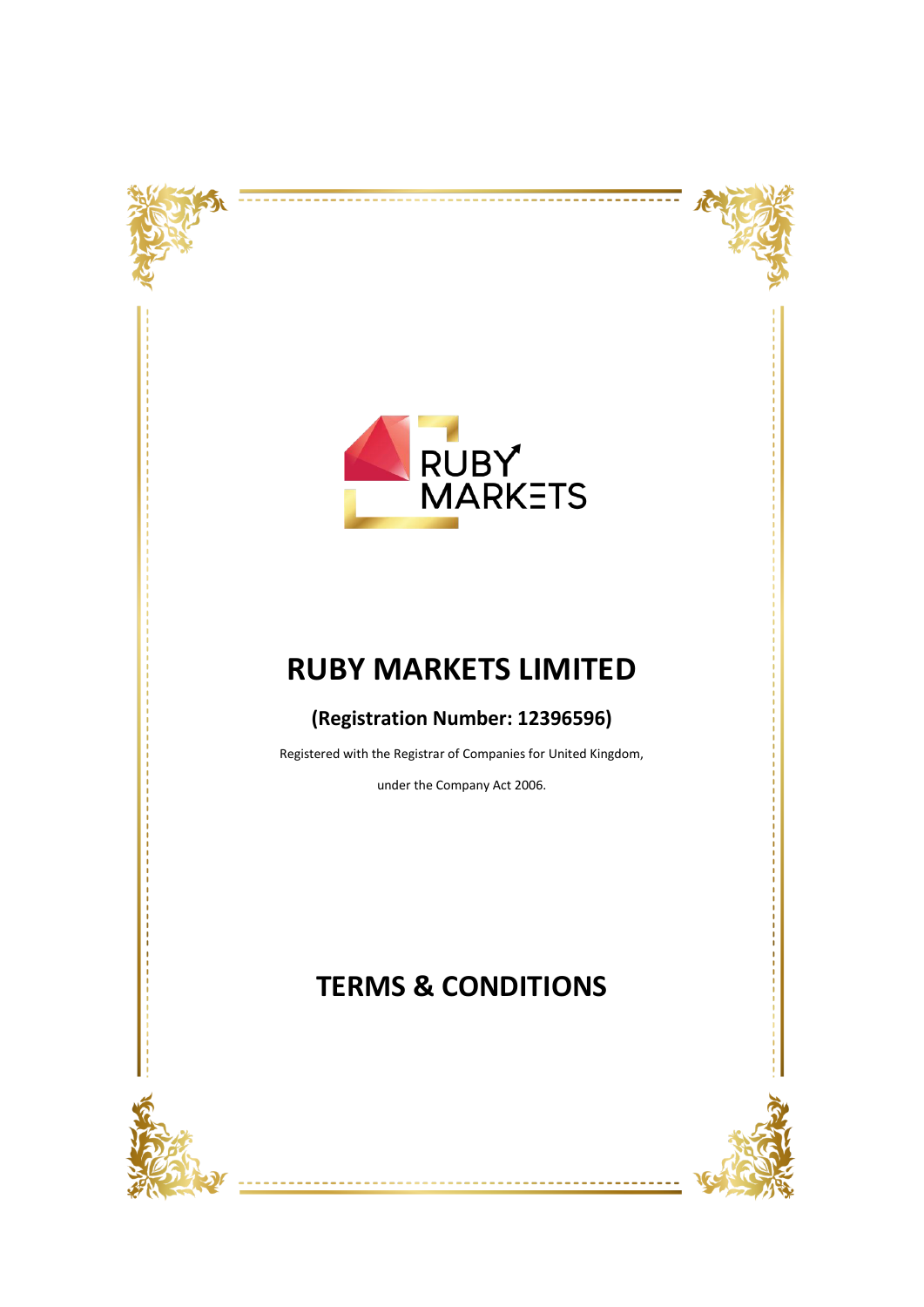

### **Terms & Conditions**

**Terms & Conditions (hereinafter "TC") of RUBY MARKETS LIMITED (hereinafter "RUBY MARKETS LIMITED") governing the use of the products and services available on the Website [www.rubymarkets.io](http://www.rubymarkets.io/) and its subdomains.** RUBY MARKETS LIMITED is an online platform (hereinafter "Platform" and/or "Website") offering private investors (hereinafter "Users") access to the trading signals of traders.

The user can execute leverage instruments transactions such as indices, forex and commodities on the platform, and make the results accessible to the public.

#### **1. Area of validity**

The following T&C are applicable to the free use of the platform. Data protection applies in accordance to the data protection regulations of the website.

#### **2. Registration/ User profile**

RUBY MARKETS LIMITED may be used only after completion of registration to open a User Account and to set up a User Profile. Registration is free of charge.

2.1 Registration is open every natural persons with full social and business capabilities

2.2 The data requested by RUBY MARKETS LIMITED upon registration must be provided in complete and correct form, unless such data is marked as optional.

2.3 When registering, the User shall select a Username. The Username should not violate thirdparty rights, such as brand or trademark rights, or offend against common decency.

2.4 Users are obligated in the event of changes to their data that are of relevance to the Website, to update the corresponding settings without delay

2.5 RUBY MARKETS LIMITED shall confirm receipt of the data transferred upon registration by immediately sending an email to the address entered by the User when registering. Successful completion of registration shall be deemed to have been effected only after Users have acknowledged this by clicking on the link they are sent. Only after this link has been accessed does a contractual agreement on the use of the RUBY MARKETS LIMITED Platform come about

2.6 To prevent misuse, the User is obliged to keep all access data confidential

TERMS & CONDITIONS 1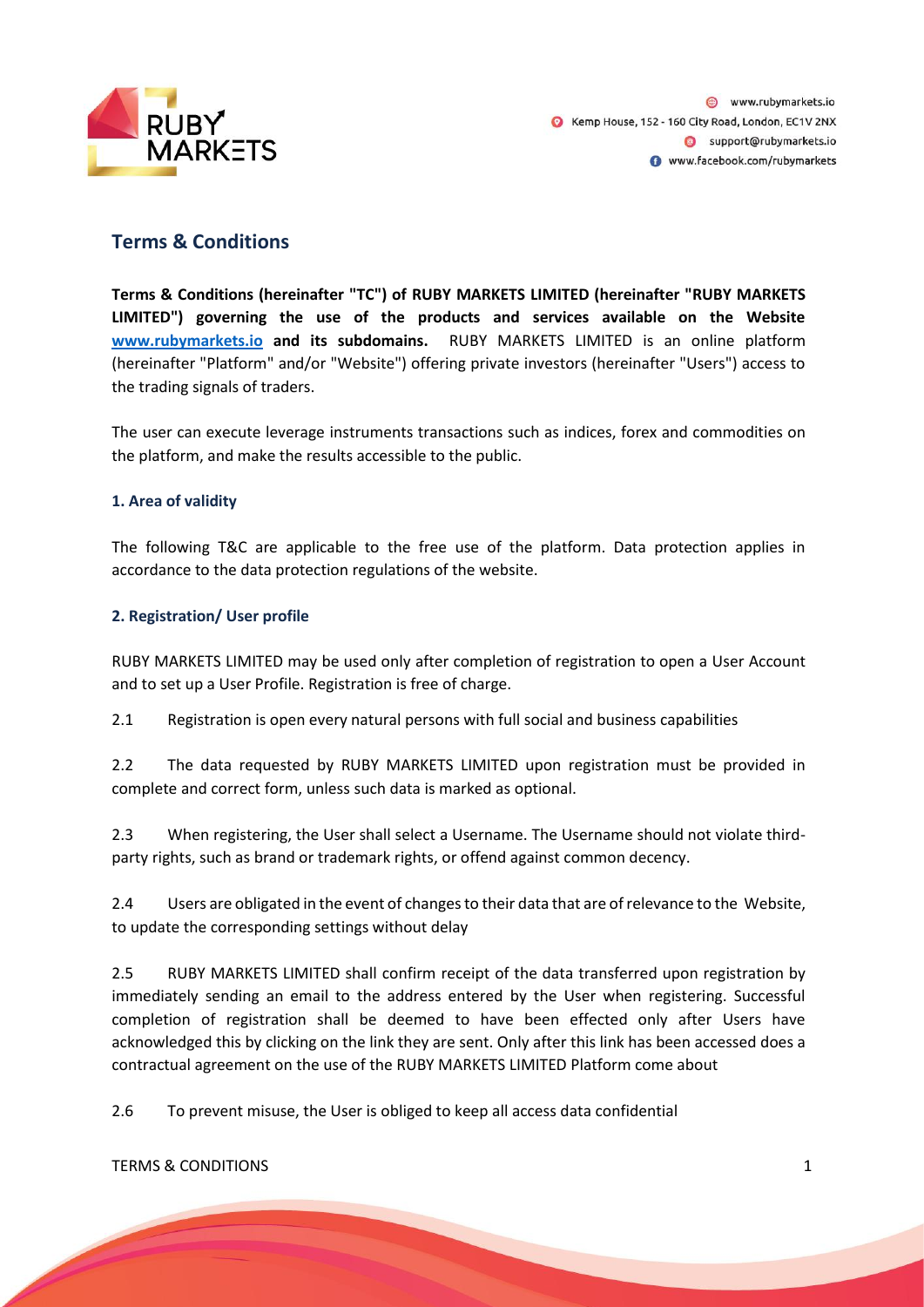

2.7 Any claim for entering into a license agreement does not exist. RUBY MARKETS LIMITED may decline a registration without giving any reasons.

#### **3. Termination/Deletion**

3.1 Should a User no longer wish to use the RUBY MARKETS LIMITED Platform, the User Agreement may be terminated at any time without the need for reasons and without having to adhere to a notice period. The User is required to send an email with which he registered on RUBY MARKETS LIMITED to support@RubyMarkets.io. Clearly stating in the subject field "cancellation".

3.2 RUBY MARKETS LIMITED may also duly terminate the User Agreement at any time without the need for reasons and without having to adhere to a notice period. The cancellation is announced by the sending of an e-mail to the registered e-mail address of the User. The right to cancel for good reason or to revoke a user in accordance with clause 5.3 of these Conditions remains unaffected.

3.3 RUBY MARKETS LIMITED can retain the right to use the content posted by the User even after the deletion of a User Account or termination of a User Agreement. Most notably, the trading signals posted by the User shall not be deleted.

#### **4. Subject and scope of the services**

4.1 RUBY MARKETS LIMITED allows the RUBY MARKETS LIMITED Platform to be available to Users for utilization of, among others, the following free services: setting up a profile; opening a User Account; Inspection of rankings; setting and adjustment of portfolio allocation.

4.2 RUBY MARKETS LIMITED is entitled to appoint and entrust a third party to provide a part of these services or in it's entirety.

4.3 RUBY MARKETS LIMITED is authorized to use technological means to edit, process and adapt User content to enable such content to also be displayed on devices or the software applications of third parties.

4.4 RUBY MARKETS LIMITED reserves the right to modify, limit or discontinue the services set forth under paragraph 4.1. or, following an announcement to this effect, to levy fees for the use of services previously provided free of charge.

4.5 The User Agreement is the sole contractual agreement to be concluded between RUBY MARKETS LIMITED and the User. Most notably, usage of the services set forth under paragraph 4.1. shall not be construed as a contractual relationship, such as an agreement to provide consultancy or information services. Any further provisions shall be deemed valid only by User consent.

TERMS & CONDITIONS 2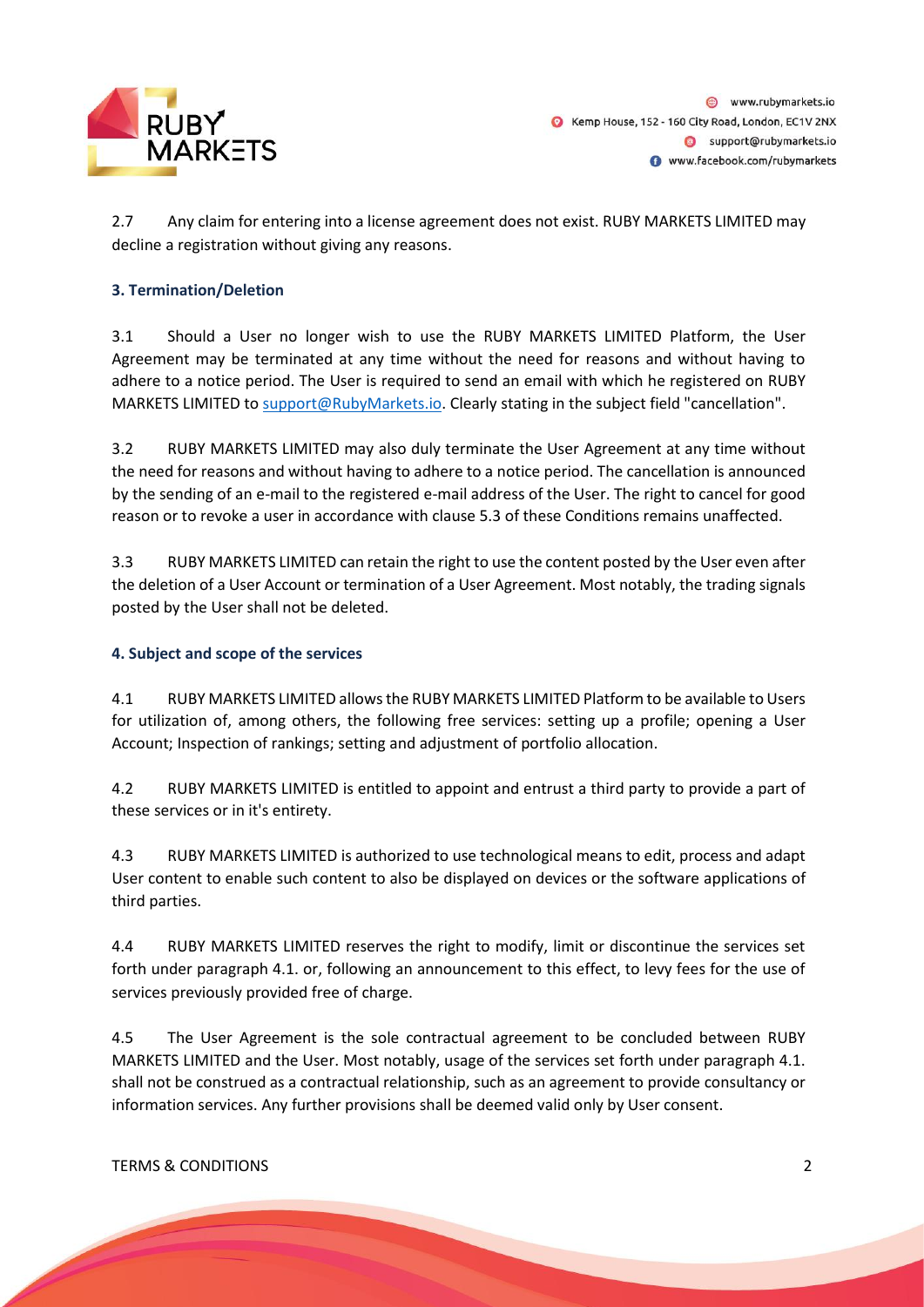

4.6 On the website RUBY MARKETS LIMITED makes available to Users real-time price information. Real time means determination and publication of less than 15 minutes.

#### **5. Use of the platform**

5.1 Users are authorized to post content on the Platform and to access content from the Platform. Without the express written consent of RUBY MARKETS LIMITED, however, Users shall not be permitted to use for commercial purposes the price information accessible on the Website.

5.2 The content and services made available on the Platform are protected by industrial property rights. Without the express written consent of RUBY MARKETS LIMITED, duplication, publication, or utilization of the contents made available, in whole or in part, is not permitted. This shall also apply to the downloading, distribution or storing of contents, with the exception of the caching that occurs when visiting the Website

5.3 In the event that a User violates the duties and obligations governing use of the Website, or there is a suspicion that the functions and content made available have been wrongfully used, RUBY MARKETS LIMITED shall be authorized, without having to provide prior notification, to block that User's access to the Platform, either temporarily or permanently, and to forward personal data to third parties, to the extent that this may be prescribed by relevant legal provisions or requirements. In the event that access is blocked, RUBY MARKETS LIMITED shall not be obliged to provide the User with notification to this effect. RUBY MARKETS LIMITED shall, in instances where the corresponding legal requirements are met, reserve the right to bring damages claims against the User

5.4 The User confirms that he has the right to make posted content available to the general public over the Internet or similar service.

#### **6. Assigning of usage rights**

6.1 The User grants to RUBY MARKETS LIMITED with the setting or uploading of content of whatever kind, be it simple, spatially and temporally, including beyond the date of the User's profile deletion, an unlimited, transferable and fee-free right to utilization of the respective content.

6.2 Any User cannot demand for deletion of uploaded content. This does not affect the deletion of the profile as such. The usage rights thus assigned permit RUBY MARKETS LIMITED to use such content in whatever manner it chooses, and to issue sub-licenses to third parties. Most notably, RUBY MARKETS LIMITED shall be authorized to license its content utilization rights to third-party cooperation partners and/or companies affiliated to RUBY MARKETS LIMITED, who may display such content on their websites or utilize them in other manner.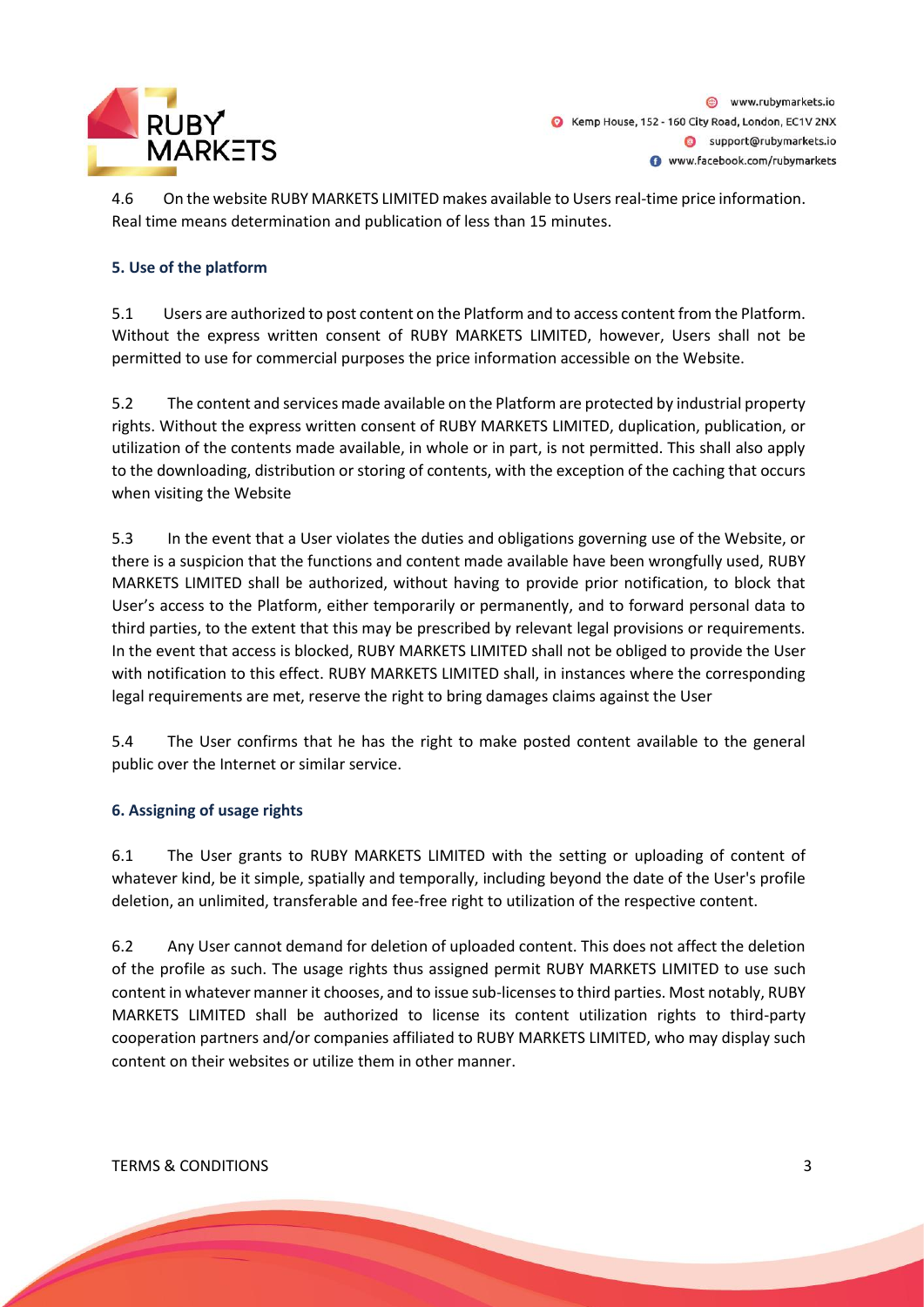

@ www.rubymarkets.io Kemp House, 152 - 160 City Road, London, EC1V 2NX Support@rubymarkets.io www.facebook.com/rubymarkets

#### **7. Warranties**

7.1 RUBY MARKETS LIMITED hereby draws the attention of Users to the fact that ongoing and final examination of the content posted by Users and the data accessed by third parties (e.g. such as real-time prices) is not possible on account of the real-time mode on the Website. Controls are carried out by RUBY MARKETS LIMITED only on a random basis in the form of spot checks.

RUBY MARKETS LIMITED is thus unable to guarantee that the content posted by Users on the Platform, and the data accessed by third parties, is correct, complete, lawful, and up-to-date. RUBY MARKETS LIMITED does not adopt any expressions of opinion and factual assertions made by Users. The same shall apply to links and banners, and the content accessible through these means.

7.2 as the service provider RUBY MARKETS LIMITED is not obliged to monitor the information that is transmitted or stored, nor to search for circumstances that may reveal unlawful acts. Should RUBY MARKETS LIMITED gain any knowledge of an unlawful act on the part of a User or an unlawful item of information, such information shall be removed or access to it blocked immediately.

7.3 Users may, as a basis principle, access the RUBY MARKETS LIMITED Website at any time. This shall, however, not be deemed to constitute a legal right to access. RUBY MARKETS LIMITED reserves the right to limit access to the Platform, or to suspend access temporarily (e.g. for service and maintenance). While RUBY MARKETS LIMITED shall make every effort to keep the Platform and individual services available to Users at all times, no guarantee for such permanent access can be given. Most notably, this shall be the case with regard to services supplied to RUBY MARKETS LIMITED by third parties. The quality of access to the internet and data traffic is dependent on circumstances beyond the control of RUBY MARKETS LIMITED; accordingly, RUBY MARKETS LIMITED is thus similarly unable to assume any guarantee for such matters. Most notably, RUBY MARKETS LIMITED shall not be held liable for disruptions to the quality of access to the internet and data traffic on the internet due to force majeure, or to events beyond the control of RUBY MARKETS LIMITED that may seriously hamper the provision of the service or render this completely impossible.

7.4 Identification of Users on the internet is only a limited possibility. Accordingly, RUBY MARKETS LIMITED cannot completely exclude the possibility that false information is provided when Users register to use the service. RUBY MARKETS LIMITED thus accepts no liability for the true identity of a User.

#### **8. Liability**

8.1 The liability of RUBY MARKETS LIMITED for wrongdoing of its own or on the part of its appointed agents shall be- irrespective of whatever legal reason - limited to criminal intent and gross negligence following clause below.